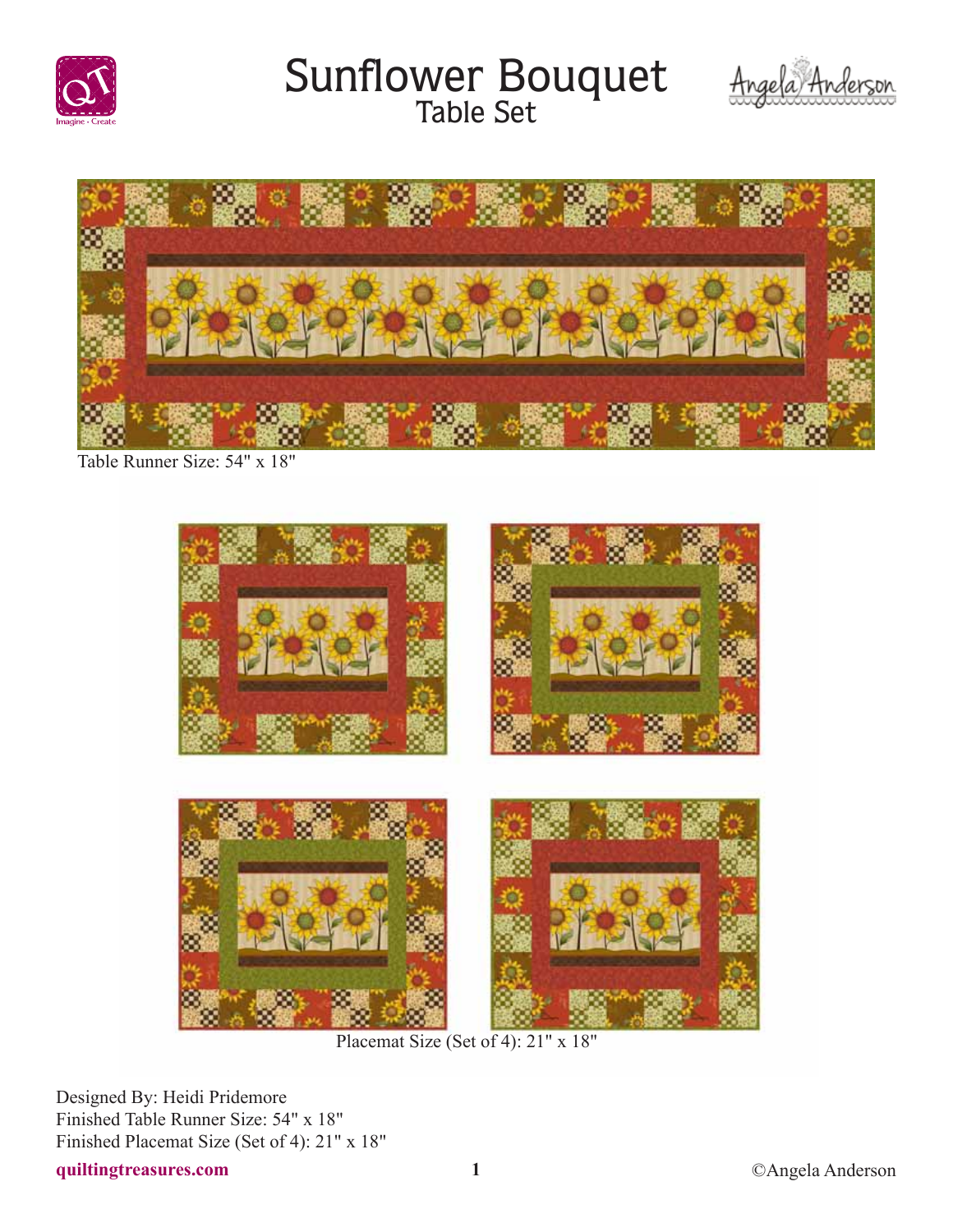

# Sunflower Bouquet<br>Table Set





| <b>FABRIC REQUIREMENTS</b>                              |                |
|---------------------------------------------------------|----------------|
|                                                         |                |
| Design:                                                 | Yards          |
| 23230 ES                                                | $1\frac{1}{3}$ |
| 23235 T                                                 | 1              |
| 23231 T                                                 | $\frac{1}{2}$  |
| 23231 A                                                 | $\frac{1}{2}$  |
| 23132 A                                                 | $\frac{3}{8}$  |
| 23233 EH                                                | $\frac{3}{8}$  |
| 23233 EA                                                | $\frac{1}{2}$  |
| 23235 H (Includes<br>table runner/<br>platemat binding) | 1              |
| 23232 H                                                 | $\frac{3}{8}$  |
| 23231 A (Backing)                                       | 3              |

#### **Cutting Directions:**

*Note: WOF = width of fabric. Use a ¼" seam allowance throughout unless otherwise directed.*

#### **23230 ES: Sunflower Stripe**

- Fussy-cut (1) 9" x 45½" A1 strip along the length of the fabric for table runner center.
- Fussy-cut (4) 9" x 12½" A2 rectangles along length of fabric for centers of place mats 1 and 2.

#### **23235 T: Red Dots**

- Cut (2) 2" x **WOF** strips. Recut strips into (6) 2" x 9" B1 strips.
- Cut (3) 2¼" x **WOF** C1 strips.
- Cut (5) 2¼" x **WOF** binding strips for Place Mat 1.
- Cut (2)  $2\frac{1}{4}$ " x **WOF** strips. Recut strips into 4  $(2\frac{1}{4}$ " x 15½") C3 strips.

#### **23231 T: Red Sunflower**

• Cut (3) 3½" x **WOF** strips. Recut strips into (33) 3½" D1 squares.

#### **23231 A: Brown Sunflower**

• Cut (3) 3½" x **WOF** strips. Recut strips into (33) 3½" D2 squares.

#### **23232 A: Cream Berries**

• Cut (5) 2" x **WOF** E strips.

### **23233 EH: Green Check**

• Cut (5) 2" x **WOF** F strips.

#### **23233 EA: Brown Check**

- Cut (5) 2" x **WOF** G strips.
- Cut (1) 2" x **WOF** strip. Recut strip into (4) 2" x 9" B2 strips.

#### **23235 H: Green Dots**

- Cut (9) 2¼" x **WOF** binding strips for Table Runner and Place Mat 2.
- Cut (1) 2" x **WOF** strip. Recut strip into (4) 2" x 9" B2 strips.
- Cut (2)  $2\frac{1}{4}$ " x **WOF** strips. Recut strips into (4)  $2\frac{1}{4}$ " x 15½" C3 strips.

#### **23232 H: Green Berries**

• Cut (5) 2" x **WOF** H strips.

#### **23231 A: Brown Sunflowers**

- Cut (1) 26" x 62" table runner backing strip along length of fabric.
- Cut (2) 23" x **WOF** strips. Recut strips into (4) 23" x 20" place mat backing rectangles.

#### **quiltingtreasures.com 2**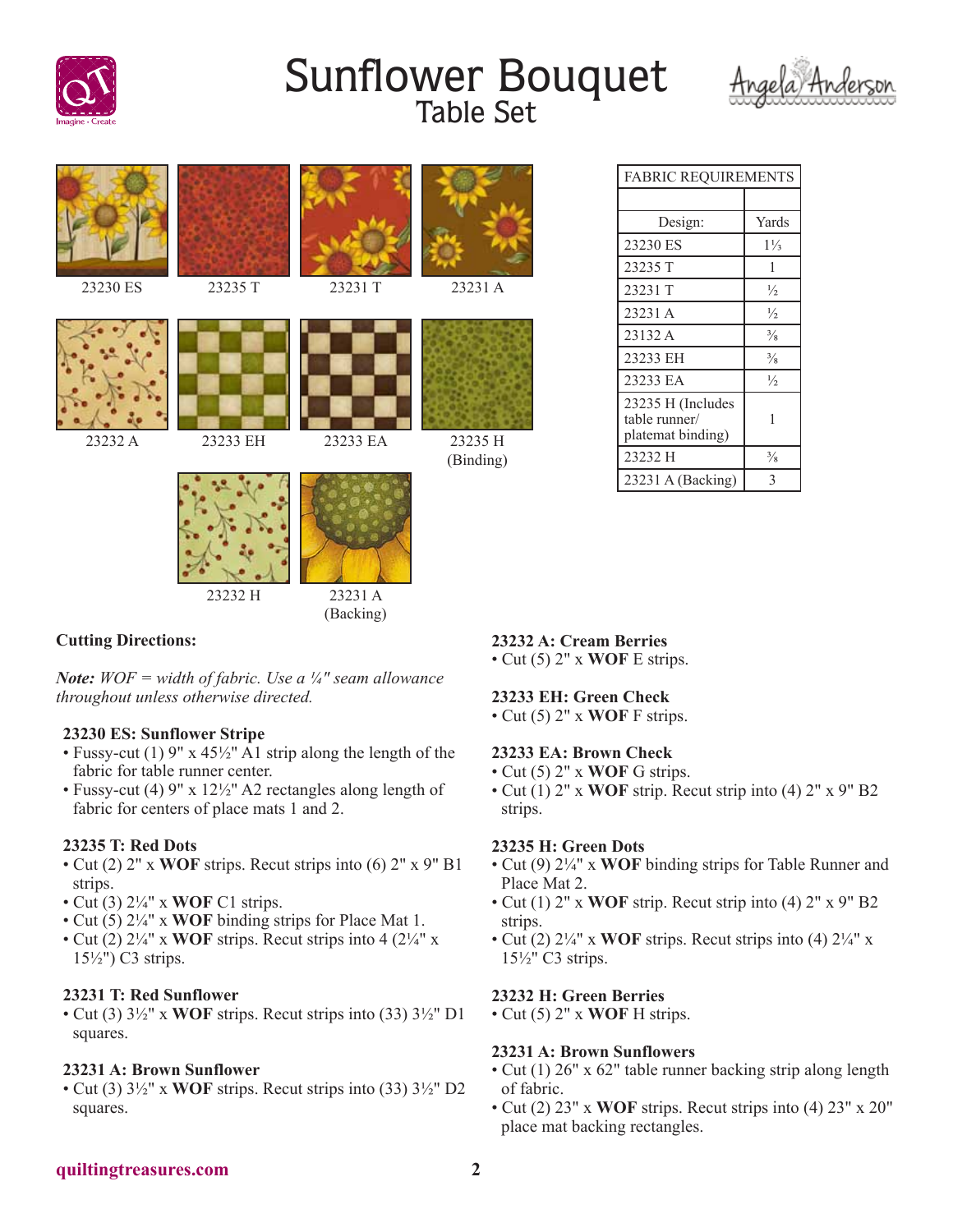

# Sunflower Bouquet



#### **Making the Four-Patch Units:**

**1.** Sew an E strip to an F strip along length to make an E-F strip set; repeat to make a second E-F strip set. Press seams toward F. Recut the strip sets into  $(22)$  2" x  $3\frac{1}{2}$ " E-F segments.



- 
- **2.** Join two E-F segments to make an E-F unit; press seam to 1 side. Repeat to make a total of 11 E-F units.



**3.** Repeat steps 1 and 2 with G and H strips and recut into 22 G-H segments. Join 2 segments to make 11 G-H units, pressing seams toward G in the strip set.



**4.** Repeat steps 1 and 2 with E and G strips to make three E-G strip sets. Recut strip sets into 44 segments. Join 2 segments to make 22 E-G units. Repeat with F and H strips to cut 44 F-H segments and join to make 22 F-H units.



#### **Making the Table Runner:**

*Note: Refer to Table Runner Assembly Diagram for all steps.*



- **1.** Join the C1 strips on the short ends to make a long strip; press. Recut the strip into (2)  $2\frac{1}{4}$ " x  $48\frac{1}{2}$ " C1 strips.
- **2.** Sew the B1 strips to opposite short ends and C1 strips to opposite long sides of the A1 strip. Press seams toward B1 and C1 strips.
- **3.** Select and join 1 each D1 and D2 square and 1 each E-F and G-H unit to make a pieced end strip; press seams toward D1 and D2 squares. Repeat to make a second end strip. Sew these strips to opposite short ends of the bordered A1 center; press seams toward the B1 strips.
- **4.** Select and join 4 D2 and 5 D1 squares with 4 G-H and 5 E-F units to make the pieced top strip; press seams toward D1 and D2 squares. Sew this strip to the top of the bordered A1 center.
- **5.** Select and join 4 D2 and 5 D1 squares with 4 E-F and 5 G-H units to make the pieced bottom strip; press seams toward D1 and D2 squares. Sew this strip to the bottom of the bordered A1 center to complete the table runner top; press seams toward the C1 strips.
- **6.** Join the 2¼"-wide green dots binding strips on the short ends with diagonal seams, trim seams to  $\frac{1}{4}$ " and press open to make a long strip. Fold the strip in half along length with wrong sides together and press.
- **7.** Layer the table runner top with batting and backing. Quilt and bind the table runner using your favorite methods and the green dots binding strip to finish.

**quiltingtreasures.com 3**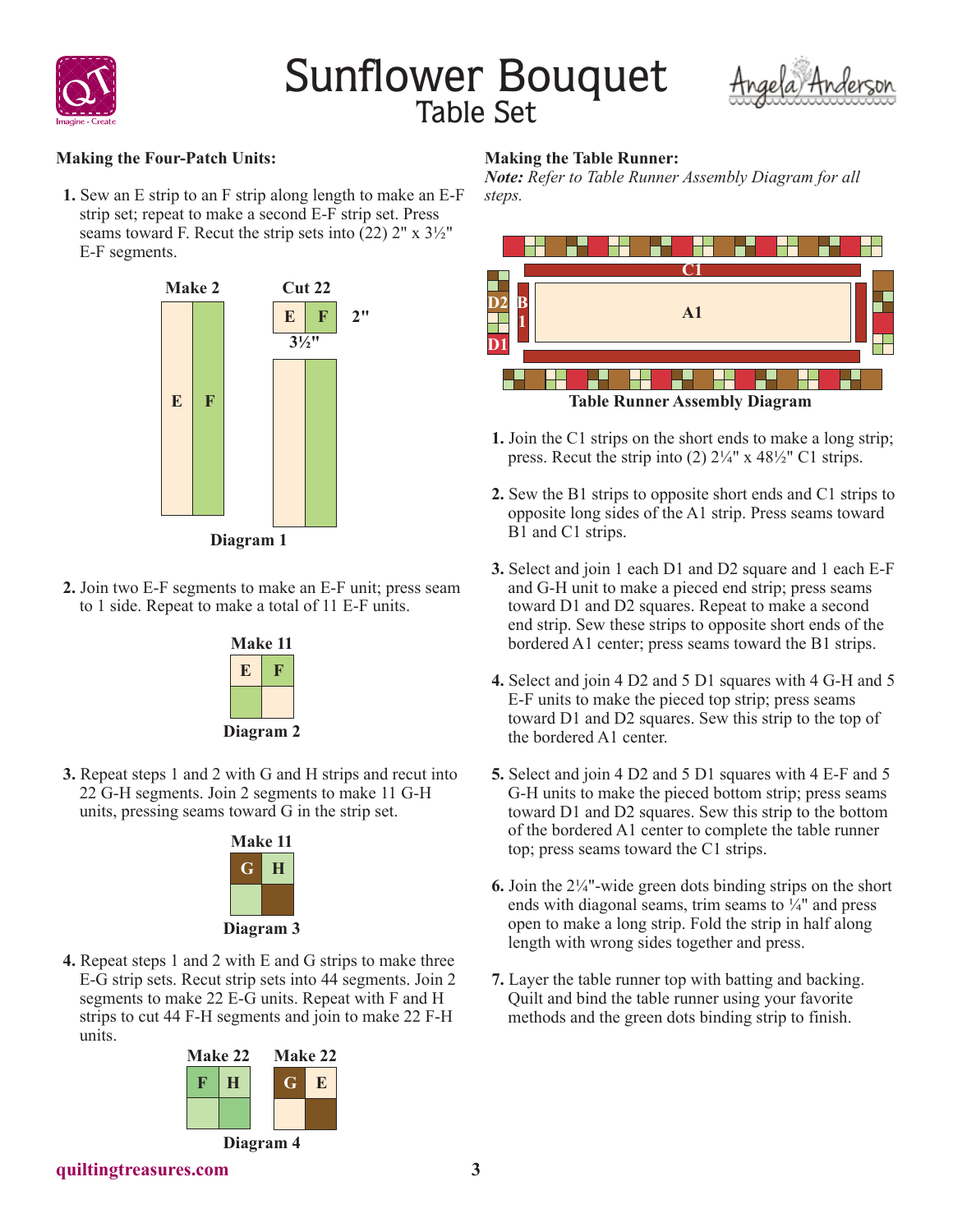

## Sunflower Bouquet



**Place Mat 1 Assembly:**

*Note: Refer to the Place Mat 1 Assembly Diagram for all steps.*



- **1.** Select 1 A2 rectangle, 2 each B1 and C2 strips, 6 D1 and 5 D2 squares and 11 F-H units to make 1 Place Mat 1.
- **2.** Sew B1 strips to opposite ends and C2 strips to the long sides of A2, pressing seams toward B1 and then C2.
- **3.** Join 1 each D1 and D2 square with 2 F-H units to make a pieced end strip; repeat. Press seams toward D1 and D<sub>2</sub> squares.
- **4.** Sew the end strips to opposite short ends of the bordered center; press seams toward B1 strips.
- **5.** Join 1 D2 square with 2 D2 squares and 4 F-H units to make the bottom strip; press seams toward D1 and D2 squares. Sew this strip to the bottom of the bordered center; press seams toward the C2 strips.
- **6.** Join 2 each D1 and D2 squares with 3 F-H units to make the top strip; press seams toward D1 and D2 squares. Sew this strip to the top of the bordered center to complete the Place Mat 1 top; press seams toward the C2 strips.
- **7.** Repeat all steps to make a second Place Mat 1.
- **8.** Layer each place mat top with batting and backing. Quilt and bind each place mat using your favorite methods and the previously prepared green dots binding strip to finish.

#### **Place Mat 2 Assembly:**

*Note: Refer to the Place Mat 2 Assembly Diagram for all steps.*



- **1.** Select 1 A2 rectangle, two each B2 and C3 strips, 5 D1 and 6 D2 squares and 11 E-G units to make 1 Place Mat 2.
- **2.** Sew B2 strips to opposite ends and C3 strips to the long sides of A2, pressing seams toward B2 and then C3.
- **3.** Join 1 each D1 and D2 square with 2 E-G units to make a pieced end strip; repeat. Press seams toward D1 and D<sub>2</sub> squares.
- **4.** Sew the end strips to opposite short ends of the bordered center; press seams toward B2 strips.
- **5.** Join 1 D1 square with 2 D2 squares and 4 E-G units to make the bottom strip; press seams toward D1 and D2 squares. Sew this strip to the bottom of the bordered center; press seams toward the C3 strips.
- **6.** Join 2 each D1 and D2 squares with 3 E-G units to make the top strip; press seams toward D1 and D2 squares. Sew this strip to the top of the bordered center to complete the Place Mat 2 top; press seams toward the C<sub>3</sub> strips.

#### **quiltingtreasures.com 4**